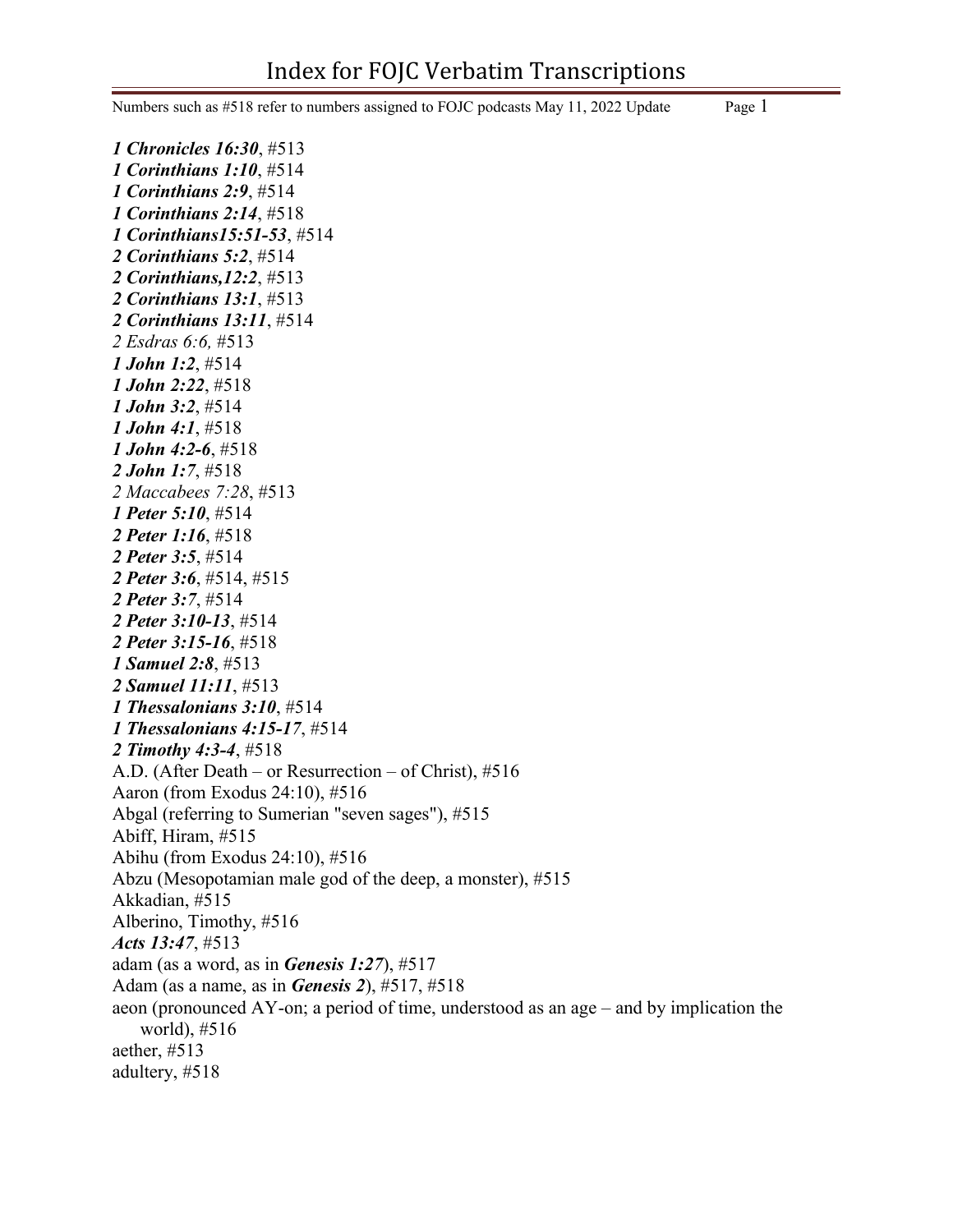Ai (pronounced AY-ee; one of two cities in the Bible of the same name, one mentioned many times in Joshua and destroyed by Israel; and one in another location mentioned once in Jeremiah, inhabited by Ammonites), #516 Akkadian, #515 ancient monsters, #515 "Ancient Monsters in Outer Darkness [Podcast #304 on FOJCradio.com from January 19, 2018], #513 "Ancient Monsters in Outer Darkness in the Bible, Midnight Ride," [Now You See TV channel streamed on YouTube with David Carrico and Jon Pounders on January 18, 2020], #513 "Ancient Monsters in Outer Darkness in the Book of Enoch and the Bible," [streamed on Now You See TV YouTube channel with David Carrico and Jon Pounders on September 18, 2021], #513 androgynous, #513, #515, #518 angels, #513 *Another Time, Another Place, Another Man* by Finis J. Dake and edited by Mark Allison and David Patton, #516 anotomopic (sp?), #515 antedate, #513 antediluvian (time period before the flood), #514 Ante-Nicene Fathers, the, (term used to describe those theologians and writers who lived after Christ's crucifixion and predate the First Council of Nicaea in 325 A.D.), #517 Anunnaki, #513 Apakallu (aka Shedim), #515 Apocrypha, #518 apostles, #518 Aramaic (language), #515 archangel, #518 Arcturus, #515 Aryanism, #513 asah (Hebrew word which means to create out of something; translated as "made" in the King James Bible), #516 Assyrian, #515, #517 Atlantis, #515 Authorized Version (of the King James Bible), #515 Awan (sister of Cain whom Cain incestuously took as a wife according to *Jubilees*; and mother of Enoch [not the same Enoch as in the first *Book of Enoch*), #517 B.C. (Before Christ), #516 Babylonian(s),  $\#515$ Babylonian Talmud, #518 ball (as opposed to circle), #513 bara (Hebrew word which means to create out of nothing; translated as "create" in the King James Bible), #516 barbarians, #515 Barbelo [according to Gnosticism and the Kabbalah, supreme female principle also known as the androgynous Mother-Father; rabbi-ordained feminine of holy spirit falsely so-called], #518 *Baruch 3:9*, #518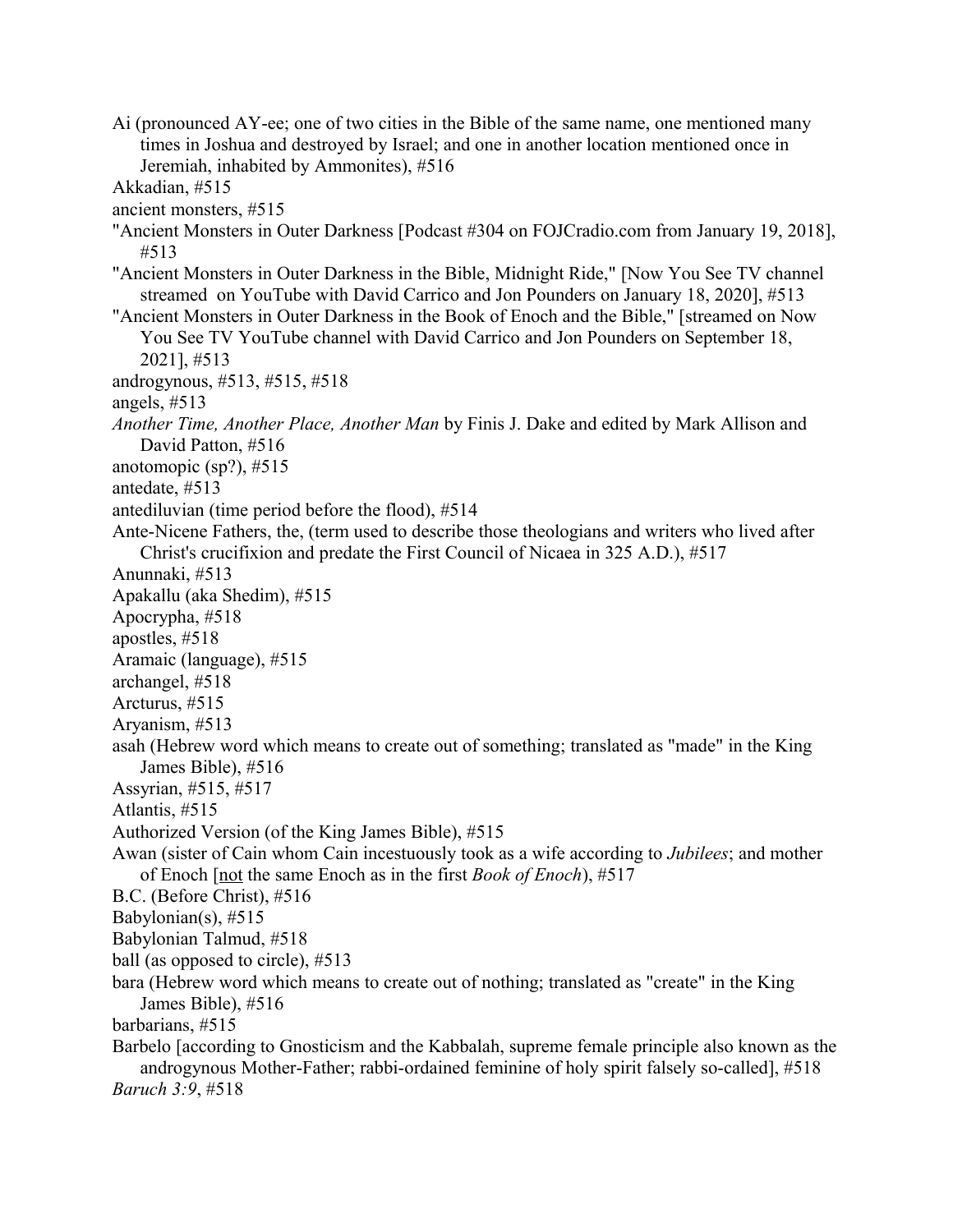Numbers such as #518 refer to numbers assigned to FOJC podcasts May 11, 2022 Update Page 3 basilisk (known as the King of Serpents; also known as the cockatrice), #517 Behemoth, (briefly) #515, (briefly) #517 bestiality, #515 biblical words, #513 bisexual, #518 bittern, #515 black magicians, #515 Bless the Lord, Oh My Soul (song), #513 boogie woogie, cosmic (#515) Brighteon [social media video website on which FOJC has a channel], #513, #514 bride, the, #518 *Brown-Driver-Briggs Hebrew and English Lexicon*, #516 bullock(s),  $#515$ bull(s),  $\#515$ Cain, #518, cannonball, #513 canon, the authority of the, #518 canonical, #518 Carpenter, William (19th century author), #513 Chaldean mythology, #515 chambers of the south, (*Job 9:9*), #515 chambers (the foundations of God's chambers in the waters above the firmament), #514 cherubim, #515 circle (as opposed to ball), #513 Clarke, Adam, #513 clay, #513 cloud(s),  $#513$ *Collier's Encyclopedia,* 1924 edition, #515 (re sirens) *Colossians 1:16*, #513 compass, #513 conjure (conjuring by magicians, e.g., the Shedim), #515 Cooper, Jimmy (host of "Doctrine of Christ (DOC) series" on YouTube channel Jimivision and former member of Christian band Petra), #514 cormorant, #515 corners, four [the earth has], #513 cosmogonic (theory or theories of the creation of the world and/or universe), #516 cosmogonies (creation myths), #514 cosmos, #516 creation, #513 *creation ex nihilo* [Latin for creation out of nothing], #516 creation myths (Cosmogonies), #514 Creator, #513 Cronos (also Cronus, Kronos or Saturn, son of Uranus or Heaven according to the creation myths of the Greeks and Romans), #514 crypto-creature(s),  $\#515$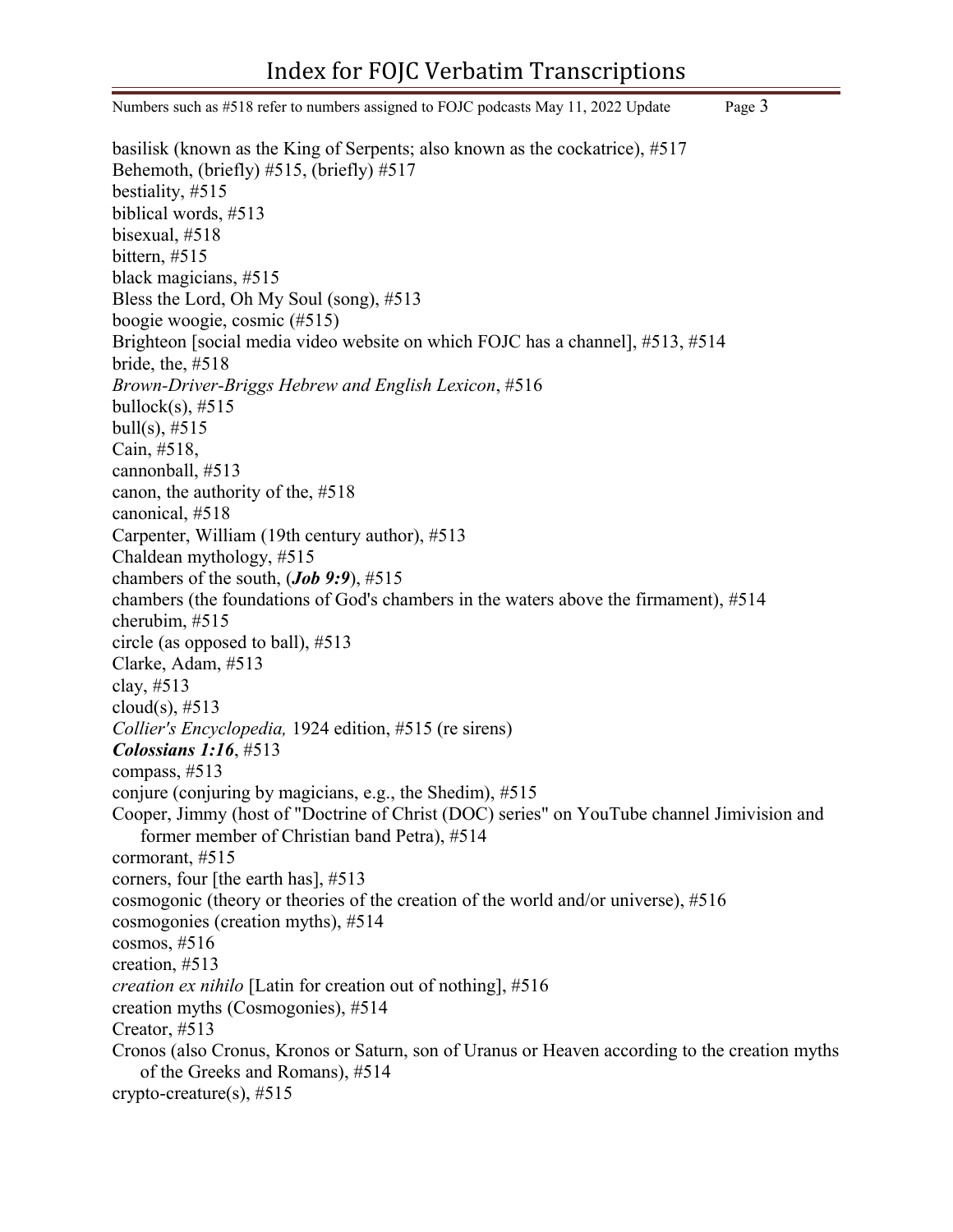curvature of the earth, #513

Custance, Arthur C., (author of book *Without Form and Void*), #516

Dake, Finis (author and dispensational teacher who, along with Clarence Larkin, believed Lucifer and Satan were the same entity), #515

dark world, #513

day of the Lord, #514

deep, the (e.g., Job 38:30), #515, #517

demoness, #515 (Lillith)

demonic, #518

depth, #513

## *Deuteronomy 19:15*, #513

*Deuteronomy 32:4*, #514

Devil [Satan], #518

dirty places (along with trees, vineyard and gardens and ruined, desolate houses are places preferred by black magicians for their rituals or mischief – especially at night and before the dawn), #515

disciples, #518

discipline, #518

disembodied spirits, #515

dispensational or dispensationalist(s), #514, #515, #518

*Dispensational Truth* (book by Clarence Larkin), #515

doctrine of Christ, #518

"Doctrine of Christ (DOC) series" (on YouTube channel Jimivision, the host, Jimmy Cooper, being a former member of the Christian band Petra), brief mentions in #514, #517

*Dogmatic Theology, Vol. 1* by William G. T. Shedd ©1980, #514

dome (over the earth), #513, #514

Doodah Bible, The (what David Carrico, with all respect due, calls the Douay-Rheims Bible), #515

door(s),  $\#513$ 

Douay–Rheims Bible (Roman Catholic translation of the Bible which comes from corrupt Latin text), #515

 $dragon(s), #515$ 

Earth, #514

*Earth's Earliest Ages*, written by George H. Pember, #514

*Ecclesiastes 3:11*, #514

*Ecclesiastes 1:9*, #516

*Ecclesiasticus* [from the KJV Apocrypha; also listed as *The Wisdom of Jesus, the Son of Sirach, or, ECCLESIASTICUS* in early versions such as in the Cambridge Paragraph Bible], #513, #518

*Ecclesiasticus 43:11-12*, #513

Edersheim, Alfred, author of *The Life and Times of Jesus the Messiah*, #515

Edison, Thomas, #516

Ein Sof [also known as Eyn Sof; which according to the rabbi-authored Kabbalah ridiculously states created the God of the Bible], #518

Einstein, Albert, #513

eisegesis [interpreting scripture with biases and presuppositions], #513, #518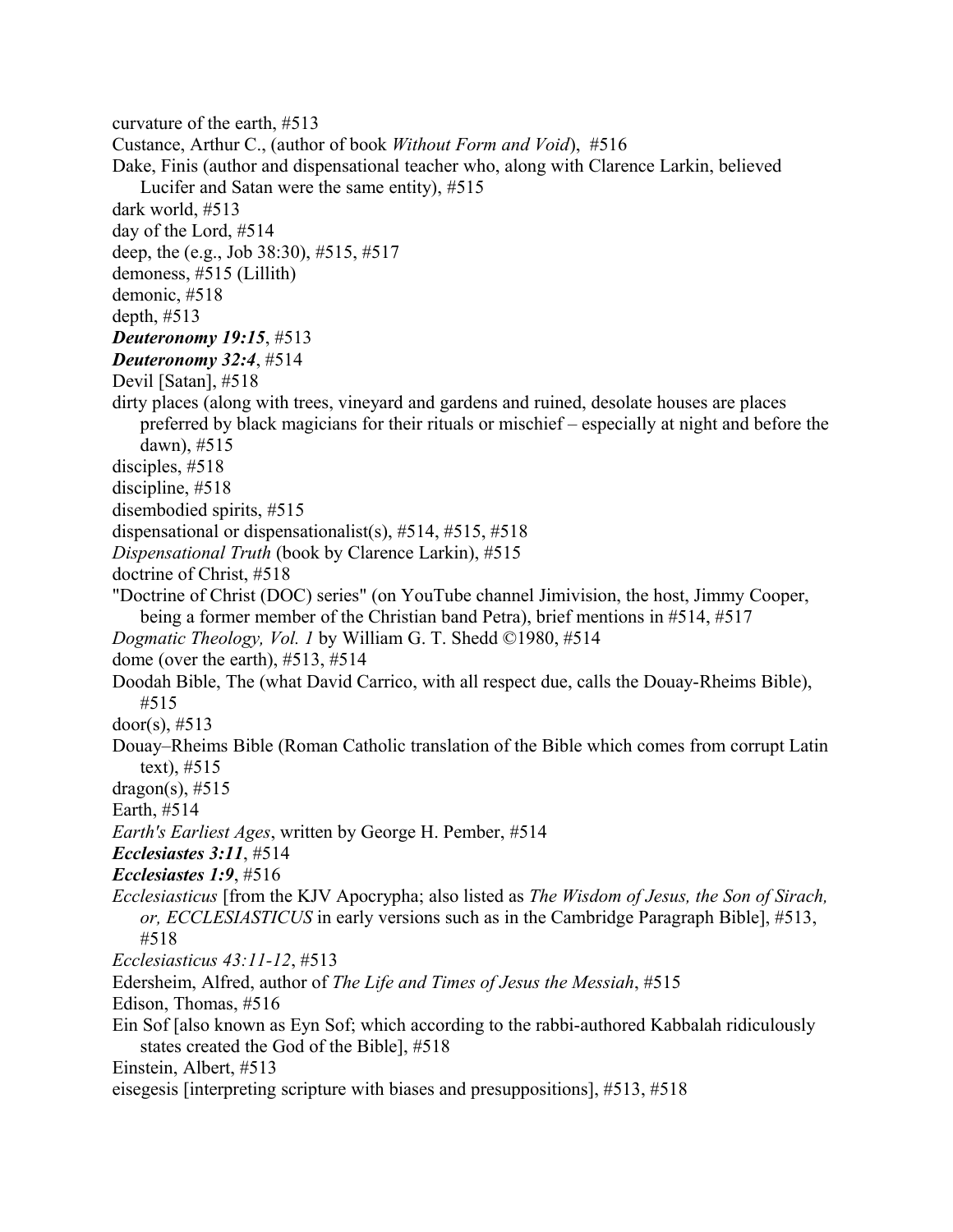Numbers such as #518 refer to numbers assigned to FOJC podcasts May 11, 2022 Update Page 5

El, #513 Eloah, #513 Elohim, #513, #518 El Shaddai, #518 Enoch, #513, #518 *Enoch 15*, #515 *Enoch 19:2*, #515 *Enoch 80:7,*#513 *Enoch, The Book of* ["first" Book of Enoch only; the other two books being written by different and Christ Jesus-rejecting authors in different time periods as well], #518 Enuma Elish (the Babylonian/Sumerian version of creation), #513, #515 *Ephesians 1:4*, #516 Eve, #513, #518 Evil Ones of Ea, the (from ancient Babylonian texts), #515 exegesis [scripture interpreting scripture], #513, #518 *Exodus 12:23*, #517 *Exodus 20:8*, #516 *Exodus 24:9-10*, #516 *Exodus 24:20*, #516 *Exodus 31:14-17*, #516 exorcised or exorcism (Babylonian text), #515 *Ezekiel 1:22*, #516 *Ezekiel 10:1*, #516 *Ezekiel 28*, #515 *Ezekiel 31:3-4*, #515, #517 *Ezekiel 31:15*, #517 *Ezekiel 31:8-9*, #517 fables, #518 fallen angels, #518 false doctrine, #513, #518 false prophets, #518 false teachers, #518 Father of Cain, The, #518 Father, the Son and the Holy Ghost, #518 Fauci, Dr. [Anthony], #517 (brief reference) feminine (wisdom and law), #518 firmament, #513, #514, #515, #516 firm foundation, #518 first heaven, #513, #518 flat earth, #513, #514 flood in Eden (see *Ezekiel 31:15* and *Jubilees 4:24*) , #517 flood (in *Genesis 1:2* and *Jubilees 4:24;* not the flood of Noah), #514, #517 flood of Noah, #515 four corners [the earth has], #513 four winds [of the earth], #513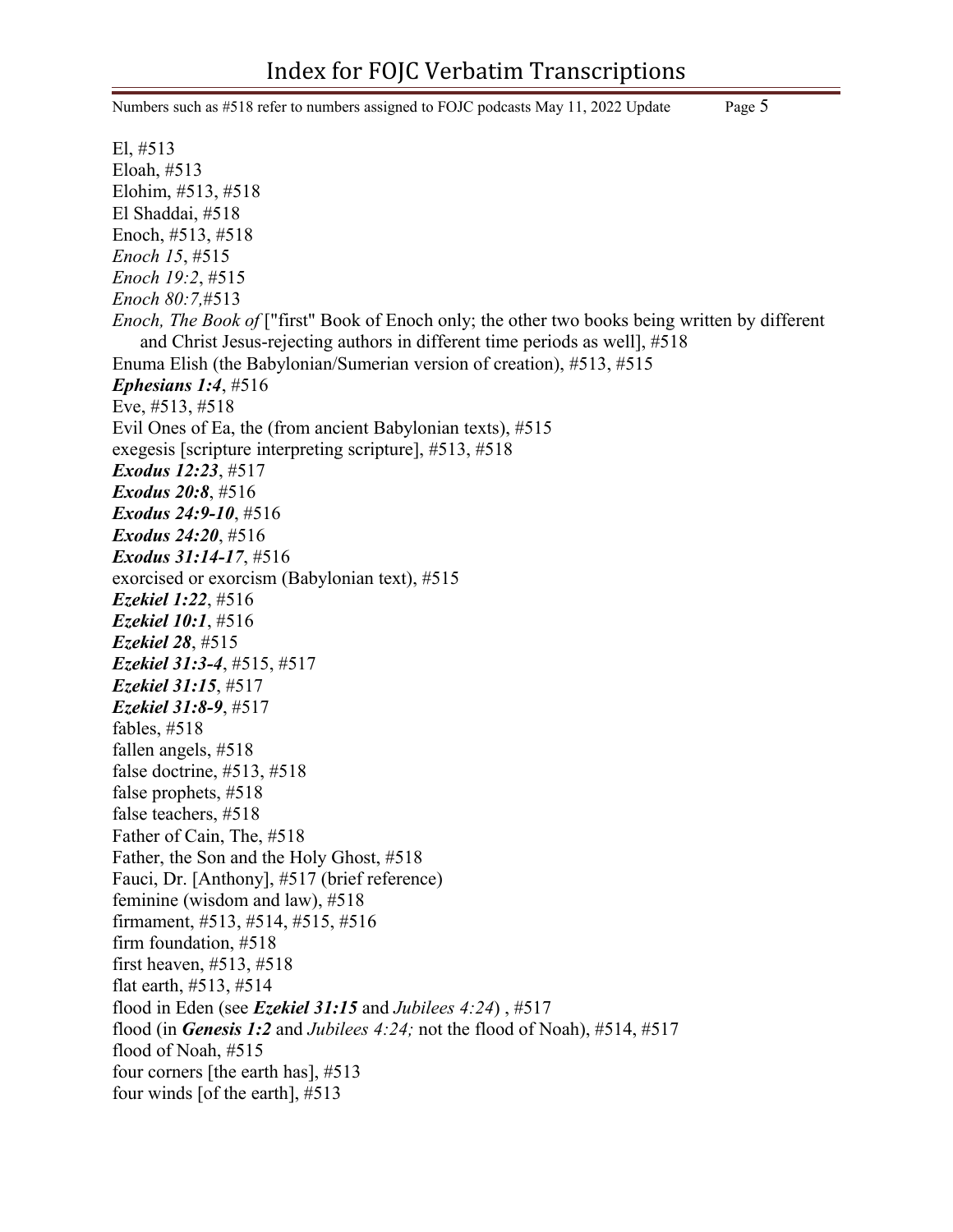framed (from Greek katartizo, "to perfect"), #514 frankincense (an aromatic gum resin of the Boswellia tree), #517 freemasonry, #515, #518 galbanum (an aromatic gum resin), #517 Gan-dim-azag (the daughter of the Ocean Deep in Babylonian texts), #515 gap fact, #514, #515 gap theory, #514 Garcia, Zen, #518 garden of Eden, (being flooded) #517, garment(s),  $#513$ *Genesis 1*, #517 *Genesis 1:1*, #513, #514, #516, #517, #518 *Genesis 1:2, #514, #515, #516, #517 (re flood) Genesis 1:3*, #516, #518 *Genesis 1:3-8*, #516 *Genesis 1:3-31*, #514 *Genesis 1:10*, #514 *Genesis 1:20*, #517 *Genesis 1:21*, #516 *Genesis 1:27*, #516, #517 *Genesis 1:28*, #517 *Genesis 2*, #517 *Genesis 2:1*, #517 *Genesis 2:3*, #516 *Genesis 2:15*, #517 *Genesis 2:19*, #517 *Genesis 3:1*, #517, #518 *Genesis 3:23-24*, #517 *Genesis 4:1*, #518 *Genesis 4:25*, #517 *Genesis 6:1-2*, #517 *Genesis 6:4*, #517 *Genesis 7:11*, #516 *Genesis 9:1*, #514 Genesis Record Series, The; also known as The Genesis Series or The Creation Series, #513, #516, #518 genetic corruption or manipulation, #515 *Gesenius Hebrew and English Lexicon, The, #516* ghost(s),  $\#515$ Ginzberg, Louis (rabbi and author of *The Legends of the Jews*), #516, #518 Gleason, Alexander [or Alex; author], #513 globe, #513, #514 God's chambers in the waters (see Psalm 104:3), #516 Godhead, #513, #518 Gnostic gospels, #518 Gnostic, #513, #515, #518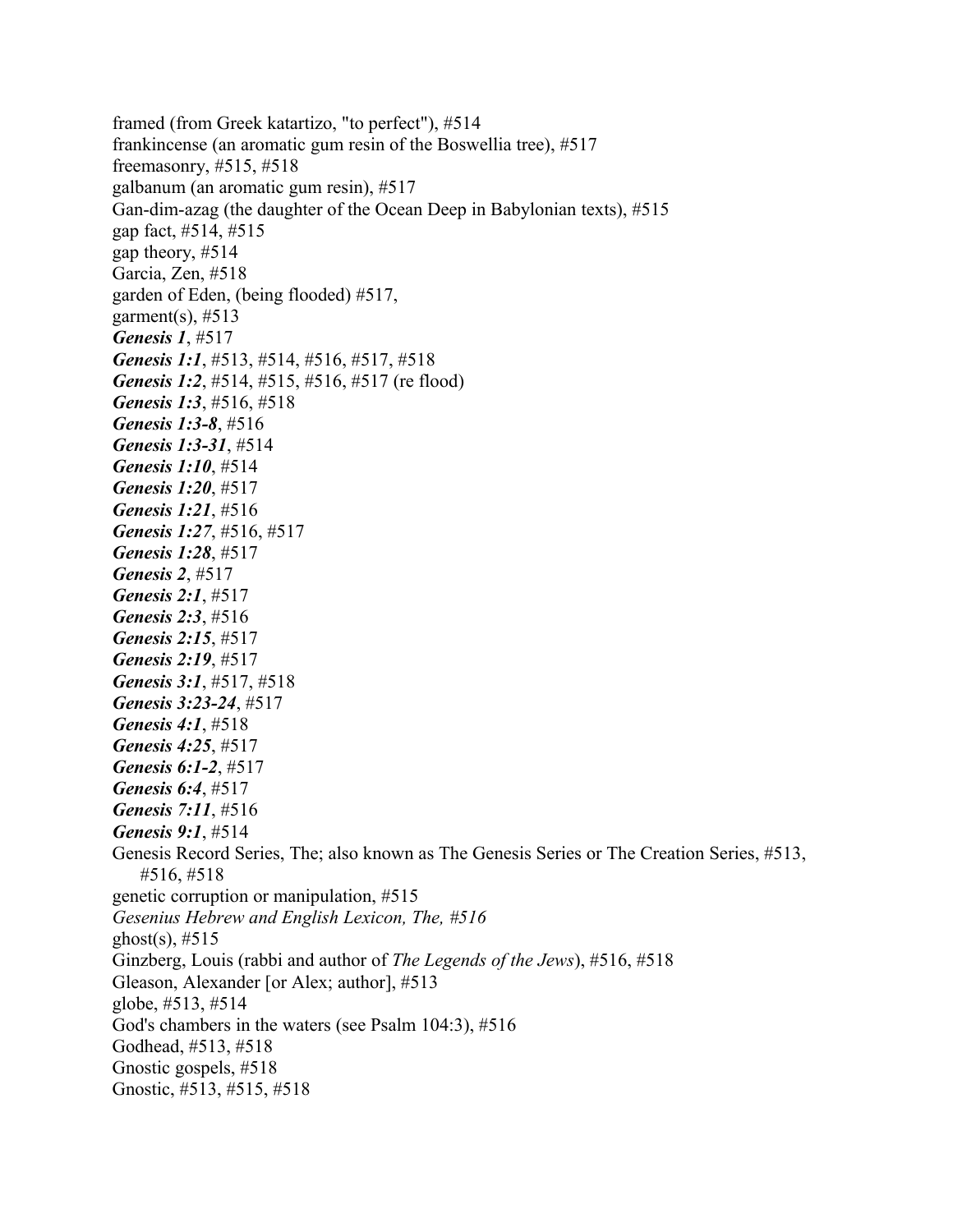## Index for FOJC Verbatim Transcriptions

Numbers such as #518 refer to numbers assigned to FOJC podcasts May 11, 2022 Update Page 7 Gnosticism, #513, #518 Gospel of Phillip, The, #518 Great White Throne, #514 Grecia, the prince of [also Graecia in Latin and similar in several romance languages; Greece], #513 Greek (language), #515 *Habakkuk 3:10*, #515 Haitian voodoo, #515 half-human and half-goat (see satyr), #515 Hall, John, #516 Hamilton, Victor P., (author of *New International Commentary on the Old Testament: The Book of Genesis, in two volumes)* #513, #515 Hamm, Ken, #514 heaven, #513, #518 Heaven (also known as Uranus, was the first supreme god according to Greek and Roman creation myths), #514 Hebraized (in re tehowm), #515 *Hebrews 9:26*, #516 *Hebrews 11:3*, #513, #514, #516 *Hebrews 13:8*, #517 *Hebrews 13:20-21*, #514 Heiser, Michael, #513 heretic, #513 Hillel [highly revered rabbi of the Sanhedrin], #518 Hitler, Adolph, #517 (brief reference) Holy Ghost, #514, #518 Holy Spirit, #518 Horus, #515 Hovind, Kent, #514 immutability of God (that is, God does not change; see *Malachi 3:6, Hebrews 13:8*), #517 incest (so the human race could be propagated without it), #517 *International Standard Bible Encyclopedia*, #515 invisible, #513, #514 invisible powers, #513 invisible scriptures, #517 *Isaiah 10:5*, #517 *Isaiah 11:6*, #517 Isaiah 13:21-22 (from the "Doodah" Bible, the Catholic Douay-Rheims), #515 *Isaiah 14:12*, #515, #517 *Isaiah 14:25*, #517 *Isaiah 14:29*, #517 *Isaiah 22:18*, #513 *Isaiah 24:10*, #515 *Isaiah 24:19-20*, #515 *Isaiah 30:7*, #515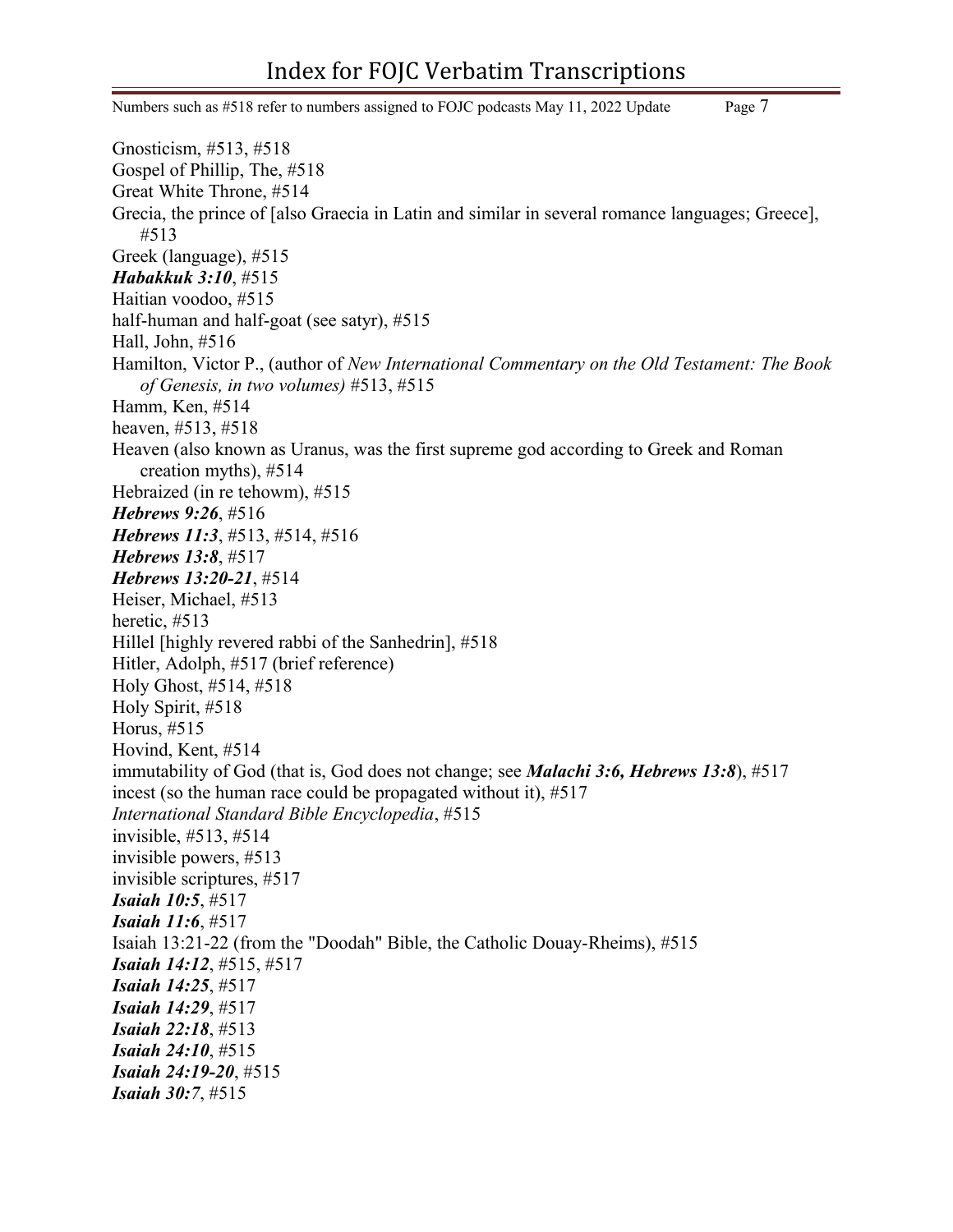*Isaiah 30:26*, #516 *Isaiah 34:7*, #515 *Isaiah 34:11*, #515 *Isaiah 34:14-16*, #515 *Isaiah 40:22*, #513 *Isaiah 45:18*, #514 *Isaiah 48:12-13*, #513 *Isaiah 51:9-11*, #515 *Isaiah 65:17-20*, #514 *Isaiah 66:1*, #513 Isis, #515 isle of the barbarians (in Acts 28 named Melita in the KJV; named Malta in the Geneva 1599), #515 *Is the Bible from Heaven? Is the Earth a Globe?* [book written by Alex Gleason and published in 1893], #513  $jackal(s), #515$ *Jamieson, Fausset and Brown Commentary* [*on the Whole Bible,* first published circa 1873], #514 *Jasher, The Book of*, #518 Jehovah, #513 Jehovah-Rapha, #518 Jehovah-Ttsidkenu, #518 *Jeremiah 4:23-27*, #514, #515 *Jewish Encyclopedia, The* (1903), #513, #515, #518 *Job 9:4-13*, #515 *Job 26:7*, #513 *Job 26:11,* #513 *Job 37:10*, #513 *Job 37:18*, #516 *Job 38:4*, #513 *Job 38:6-7*, #513 *Job 38:9*, #513 *Job 38:14*, #513 *Job 38:30*, #515 *John 1:3*, #513 *John 5:28-29*, #514 *John 8:24*, #513 *John 17:24*, #516 *John 20:19*, #514 *Joshua 10:12-13*, #513 *Jubilees 3:1, #517 Jubilees 3:8-12*, #517 *Jubilees 3:27-29,* #517 *Jubilees 4:9*, #517 *Jubilees 4:24*, #517 *Jubilees, The Book of*, #517, #518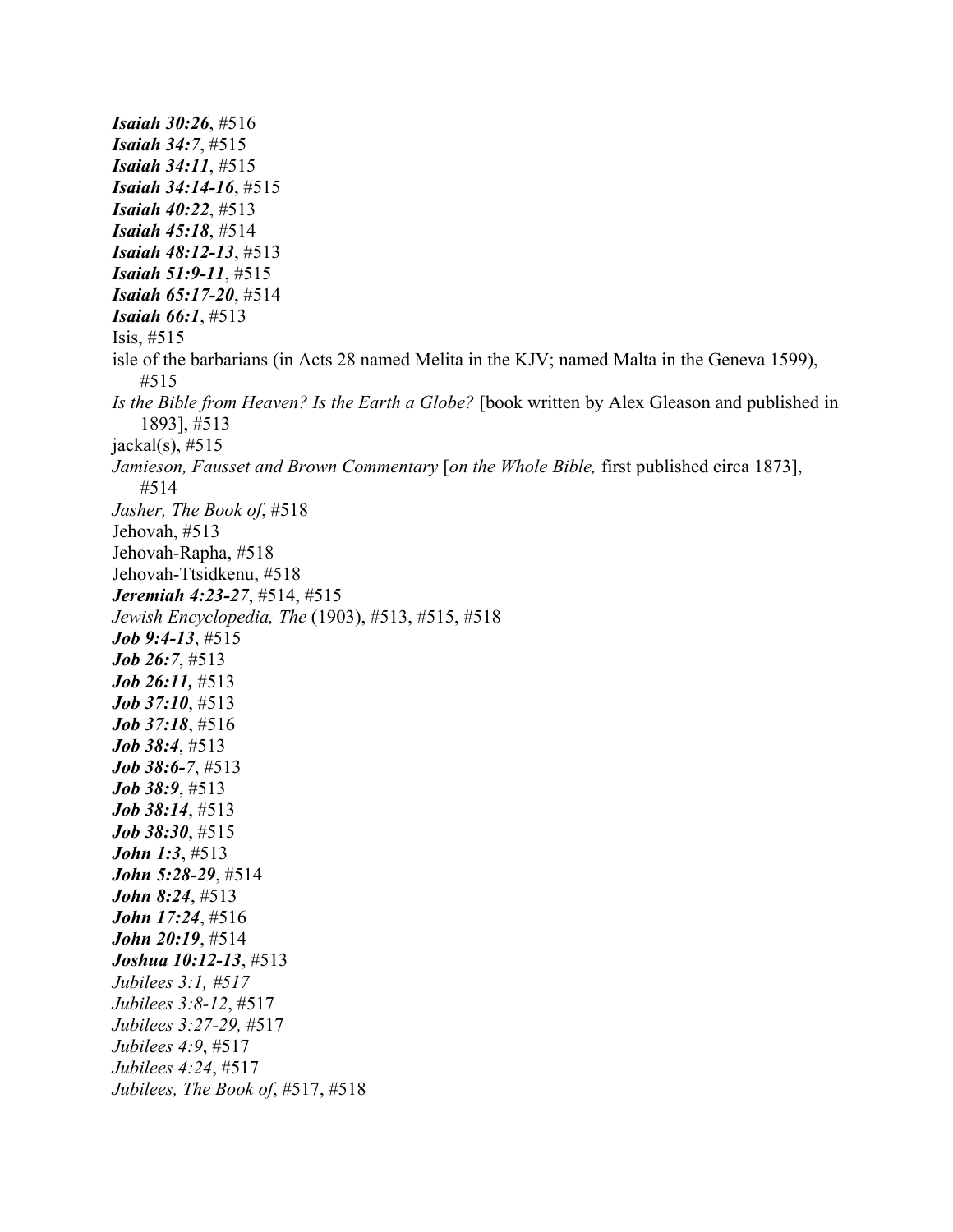## Index for FOJC Verbatim Transcriptions

Numbers such as #518 refer to numbers assigned to FOJC podcasts May 11, 2022 Update Page 9

Judaism, #518 *Jude 6*, #514 *Jude 9*, #518 judgment [on pre-Adamite world], #514, #515 Jupiter (or Zeus, in creation myths of the Greeks and Romans), #514 Kabbalah (also Cabbalah), #513 Kabbalism or Kabbalistic, #515, #518 Kabbalistic, #513, #518 katabole (Greek word translated to mean "to throw down" came to be used also for "foundation," even in the Bible, e.g., due to old structures including pagan temples and giants' mounds covering the bones of giants, having structures such as Catholic cathedrals, monasteries and other structures being built atop them), #516 katabole cosmos (it's phrase in English being foundation of the world and it's meaning), #516 katartizo [Greek, pronounced kat-ar-TID-zo; to perfect – meaning of the word translated to English as "framed" in the King James Bible, *Strong's* 2675], #514 Kraken, #515 *Keil & Delitzsch Commentary*, #518 Khushbishanga, the wife of Namtar, #515 King James Apocrypha, #513, #518 *Kolbrin Bible, The*, (also titled as *The Kolbrin*, it is a text which purports to be a collection of ancient texts of Egyptian and Celtic origin), #516 lake of fire, #513 *Lange's Commentary on the Holy Scriptures* (John Peter Lange), #517 Larkin, Clarence (author of *Dispensational Truth;* dispensational teacher who, along with Finis Dake, believed Lucifer and Satan were the same entity), #515, #516 law, #518 Lemuria, #515 Leviathan, (briefly) #515, (briefly) #517 *Leviticus 12:1-5*, #517 *Leviticus 18* (God condemns incest), #517 ley lines (an esoteric pagan system having to do with lines, supposedly or apparently, in places of earth energy and for alignment between structures or monuments considered sacred), #516 *Life and Times of Jesus the Messiah, The*, #515 lil, (briefly)  $#515$ Lilin (breeder), (briefly) #515 lillith or Lillith (Hebrew word for screech owl; also spelled liyliyth in English transliteration), (briefly)  $#515$ logos, #518 Lord of Righteousness, #518 Lord Our Healer, #518 Lucifer, #517 *Lucifer, the Father of Cain* [non-recommended book by Zen Garcia], #518 magician(s),  $#515$ man eater, #518 *Luke 6:40*, #514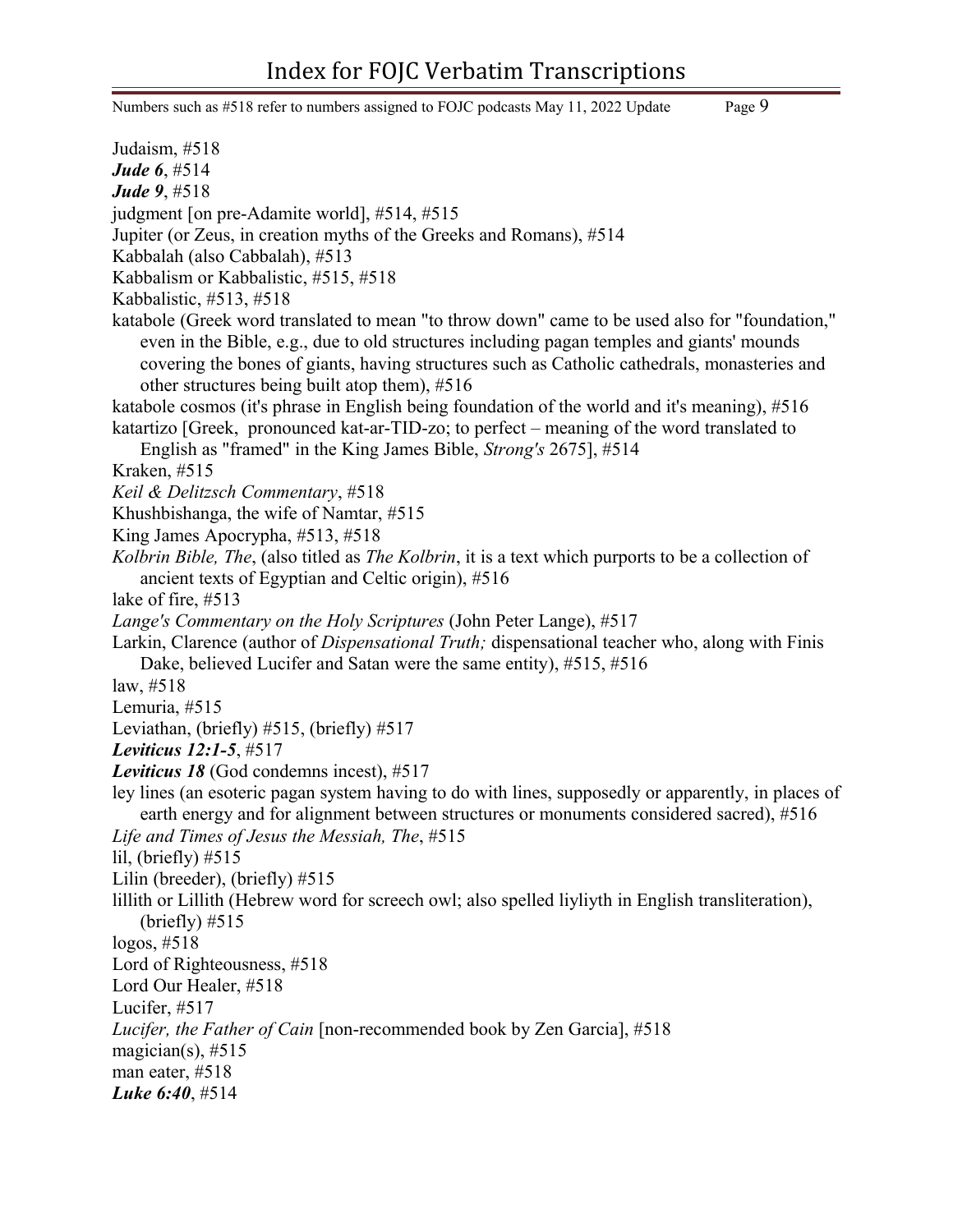*Luke 6:48*, #516 *Luke 11:50*, #516 *Luke 20:34-36*, #514 *Luke 24:39*, #514 *Malachi 3:6*, #517 Manton, Thomas [Puritan author], #518 *Matthew 4:4*, #518 *Matthew 8:12*, #513 *Matthew 10:16*, #515 *Matthew 13:35*, #516 *Matthew 18:16*, #513 *Matthew 21:16*, #514 *Matthew 22:13*, #513 *Matthew 24* (refers to the one parousia or S *Matthew 25:30*, #513 *Matthew 25:31-34*, #514 *Matthew 25:34*, #516 *Matthew 25:41,* #514 medical establishment, #517 (brief reference) Mesopotamia (centered in present-day Iraq, e.g., 2022), #515 Methuselah, #514 Meyer, Marvin (editor of *The Nag Hammadi Codices)*, #513 Micah 1:8 (Septuagint; as commentary, not scripture), #515 Michael the archangel, #518 Michelson-Morley Experiment, the, #513 Midnight Ride(s) [show usually co-hosted by Jon Pounders, David Carrico and/or John Hall on Saturdays beginning at 10:00 p.m. Central Time on YouTube channel "Now You See TV" or on backup channel "Midnight Ride" – which is also uploaded to "Now You See TV" channel on Rumble], #513, #514 Millennial reign, the (so-called), #514 monster(s) of the deep (e.g., Abzu, Tiamat and others), #515 moon stayed (in the Bible), #513 Mount Hermon (where the 200 fallen angels descended to swear and oath not to abandon their plans to interbreed with human women in *The Book of Enoch, chapter 6*), #517 Moses, 513, #518 murder, #518 muthos, #518 mythos, #518 Nadab (from Exodus 24:10), #516 *Nag Hammadi Codices, The*, #513, #518 name, #518 NASA, #513 "Nazi Medical Madness," (show on the Midnight Ride, brief reference) #517 Negab, ("the great warden of the earth" according to Babylonian texts), #515 Nephilim (Hebrew word for giants (also known as mighty men in the King James Bible; spawn

of fallen angels and human women; see Genesis 6:4), #515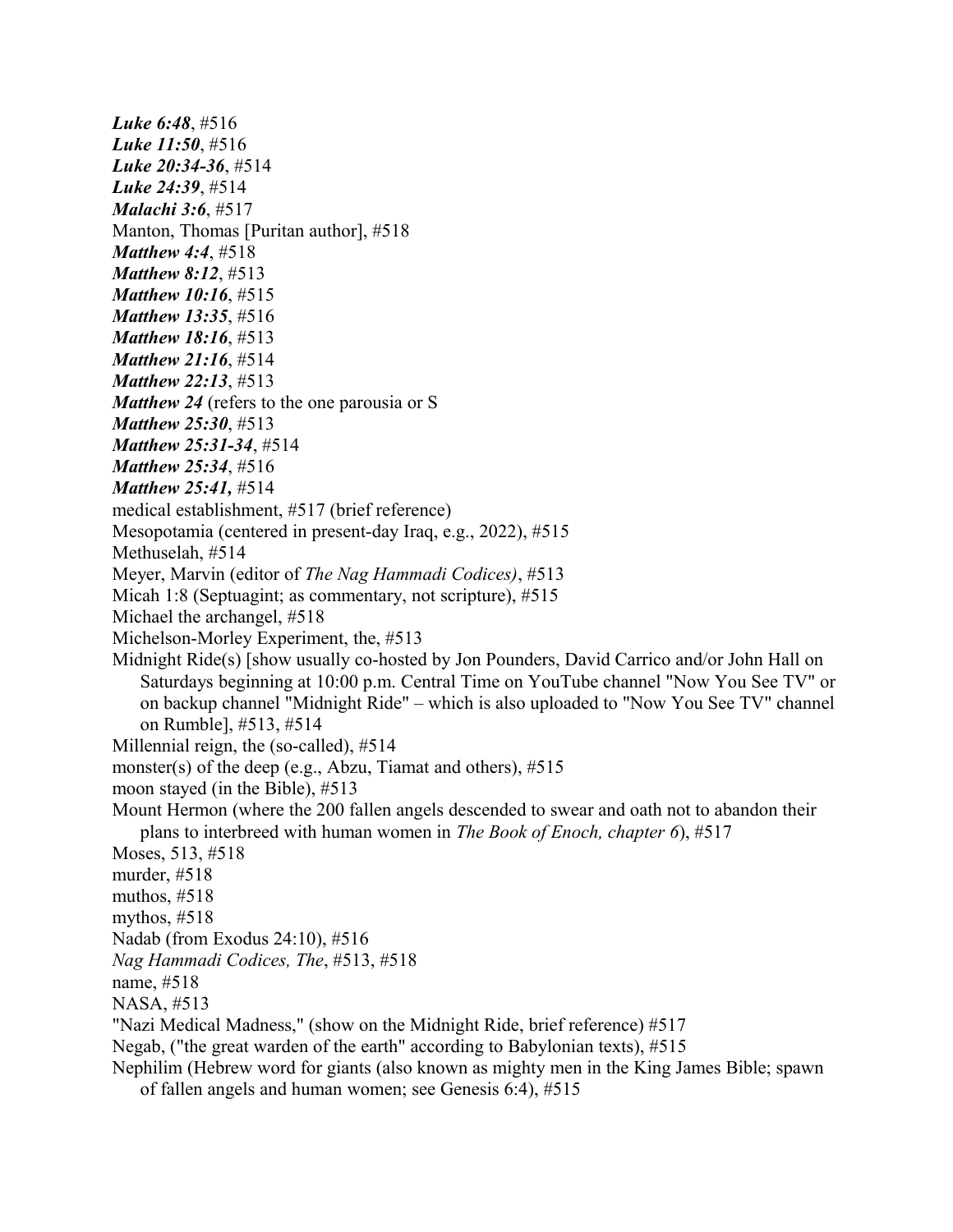Numbers such as #518 refer to numbers assigned to FOJC podcasts May 11, 2022 Update Page 11 New Age movement, #518 new earth, #514 new heavens, #514 *New International Commentary on the Old Testament: The Book of Genesis, The* (by Victor P. Hamilton, in two volumes), #515 *New International Dictionary of Old Testament Theology and Exegesis*, Vol. 3, (the second most authoritative Old Testament theological dictionary), #516 *New Interpreter's Bible Commentary, The,* #517 New Jerusalem, #516 *New Strong's Expanded Dictionary, The*, #518 New Testament, #518 nobility, #518 non-canonical, #513 Now You See TV [YouTube channel, website NYSTV.org], #513 *Numbers 22:28-29*, #517 obedience, #513 Ocean Deep, #515 oiketerion (Greek word meaning habitation or dwelling place; abode), #514 "Old-Fashioned Way," (song sung by Donna Mae Carrico), #514 Old Testament, #518 *One Hundred Proofs that the Earth is Not a Globe*, #513 "On the Origin of the World" [Gnostic], #513 Operation Paperclip, #517 (brief reference), Orion, #515 Osiris, #515 outer darkness, #513 overthrow of the pre-Adamite social system, #516 owl(s), #515 ox-like form, (see Shedim), #515 pagan, #513 parousia, (Greek word for the Second Coming), #514, #515 patristic [relating to the early Christian theologians, particularly of the first five centuries], #514 Pember G. [George] H., author of *Earth's Earliest Ages*, #514 Persia, the prince of, #513 phantoms, #515 pharmaceuticals, #517 (brief reference) *Philippians 2:9*, #518 *Philippians 3:21*, #514 physical world, #513 pillars, #513 Pleiades, #515 Pounders, Jon, #516 pray, #513 pre-Adamite, #514, #515, #516 "Pre-Adamite Monsters," FOJC Radio #515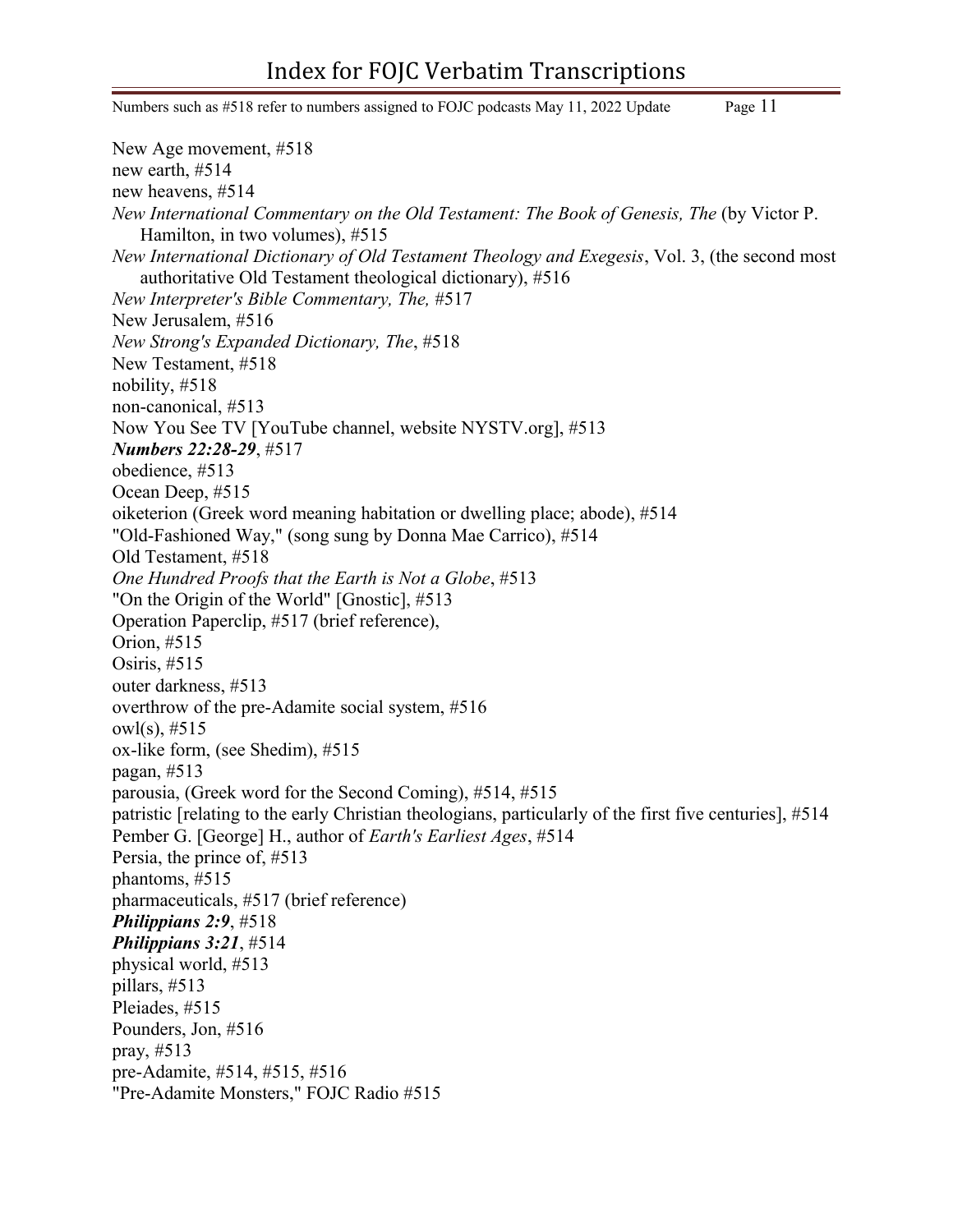pre-tribulation rapture or pre-trib rapture, #513, #518 preserve [God will preserve His Word], #518 pride (Rahab in Hebrew), #515 principalities, #518 *Proverbs 8:1*, #518 *Proverbs 8:27*, #513, #518 *Psalm 18:30*, #514 *Psalm 19:4-6*, #513 *Psalm 42:7*, #515 *Psalm 68:33*, (that by the Word of God the heavens were of old), #514 *Psalm 33:6*, (#513 *Psalm 33:9*, #518 *Psalm 87:4*, #515 *Psalm 89:10*, #515 *Psalm 93:1*, #513 *Psalm 96:10*, #513 *Psalm 104 (order of creation)*, #514 *Psalm 104:3*, #514, #516 *Psalm 104:3-5*, #514 *Psalm 104:6*, #514 *Psalm 104:30*, #513 *Psalm 138:2*, #518 *Psalm 148:4*, #516 rabbi(s),  $\#518$ Rahab or rahab (a word or name in the Hebrew Bible to indicate a demonic or mystical sea monster; pride or arrogance; as an emblematic or poetic name for Egypt; and for the sea; other than the Rahab who helped Israel's spies in Jericho), #515 rainbow, #513 rakia (or raqiya – translated as firmament), #516 rapture, #518 raven, #515 rebellion (Satan's), #514 re-creation (of the Earth), #514, #515, #516 Remnant Restoration (with John and Patricia Hall), #516 Rephaim, #515 Reuben, The Testament of (chapter 5 and verse 6; non-canonical), #515 *Revelation 4:5-6*, #516 *Revelation 7:1*, #513 *Revelation 9:2*, #517 *Revelation 12:3*, #514 *Revelation 20:3*, #517 *Revelation 20:9*, #513 *Revelation 21:1*, #514 *Revelation 21:23,* #516 rhinoceros, #515 Rock [as in *"He is the Rock"* in *Deuteronomy 32:4*], #514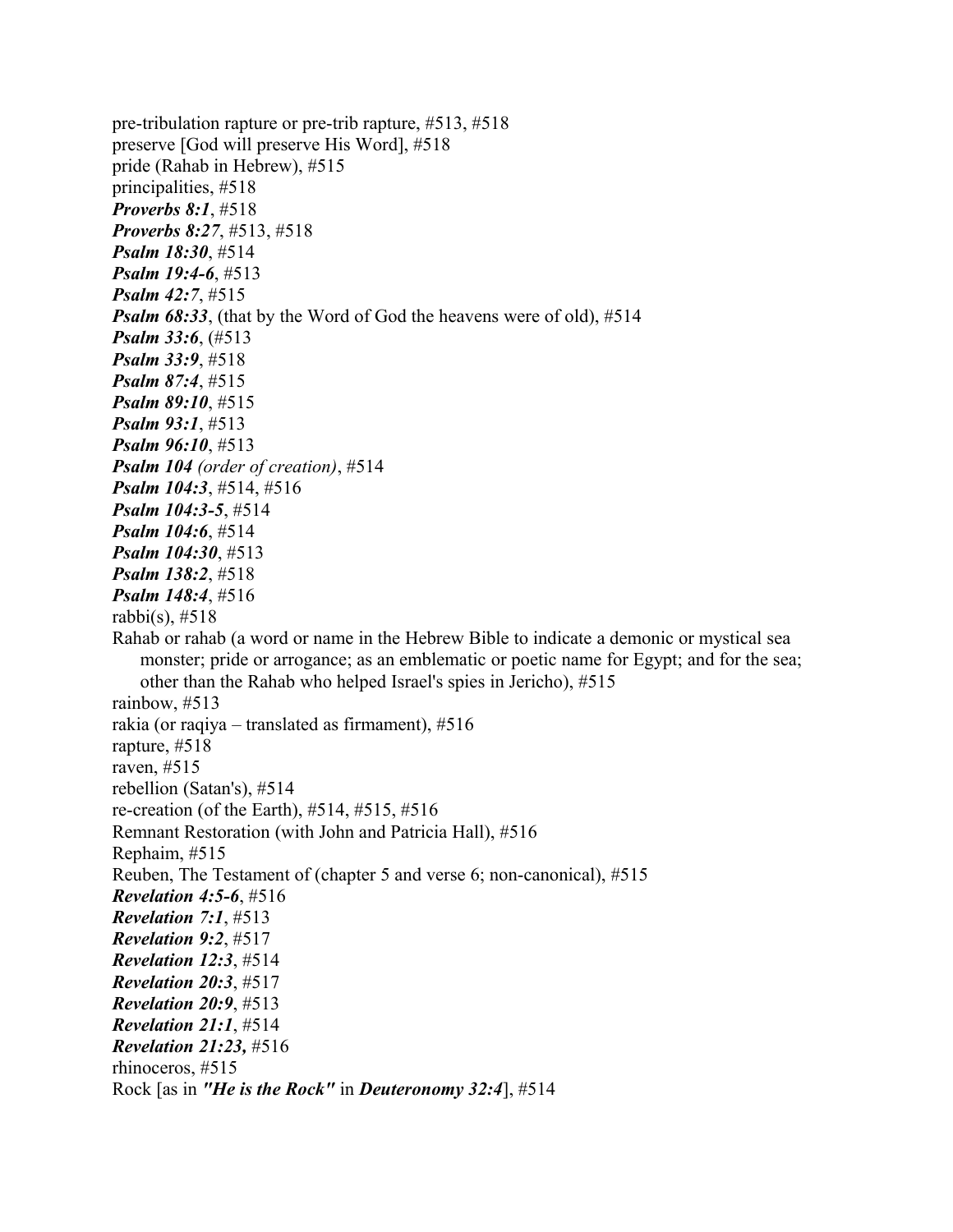Numbers such as #518 refer to numbers assigned to FOJC podcasts May 11, 2022 Update Page 13 *Romans 5:12*, #514 *Romans 8:16*, #514 round (earth), #513 Rumble, [social media video site on which FOJC has a channel], #514 sabbath, the, #516 Sammael, [a name for the Devil according to rabbis], #518 sanctuary [heavenly], #513 sapphire stone (from Exodus 24:10, Ezekiel 10:1), #516 Satan [the Devil], #513, #515, #518 satyr (Greek for a riotous and/or drunken monster, half-man and half-goat also known for lasciviousness; in American English pronounced SAD-er), #515 scientism (which science falsely so-called), #516 Scofield Bible [the first or second bible ever to include dispensationalist commentary], #513 screech owl (also see lillith), #515 sea of glass (before God's throne in the third heaven), #516 seal, 513 Second Baruch (or The Apocalypse of Baruch), #515 second heaven, #513, #518 *Secret Book of John*, *The* [bogus], #518 serpent seed, #517 (briefly), #518 serpent, #518 seraphim, (in this case the Assyrian in relation to the deep), #515 seven ancient men (Greek mythology; also see seven rishis), #515 seven heavens, #513 seven rishis (in Greek mythology; also called the seven sages or sapta rishis in Hindu mythology), #515 shaliyah [spelling?; Hebrew for heaven; singular], #513 shamayim [Hebrew for heaven; plural], #513 shapeshifter(s),  $#515$ Shedd, William G. T., author of *Dogmatic Theology, volumes I-III*, #513, #514 Shedim (the tannin in Hebrew; in Chaldean mythology the seven evil deities were known as Shedim – storm demons represented in ox-like form), #515 shekhinah [who rabbis think of as the female holy spirit], #518 Sheol, #517 Siren(s), #515 sixth day animals, #517 sixth-day man and sixth-day woman (the human race or mankind created before Adam and Eve), #517 "Six Days of Re-Creation, The," FOJC Radio podcast #516 snakes, #515 sound doctrine, #518 spirit of error, #518 spirit of truth, #518 spiritual warfare, #518 stacte (a sweet spice used in the production of incense), #517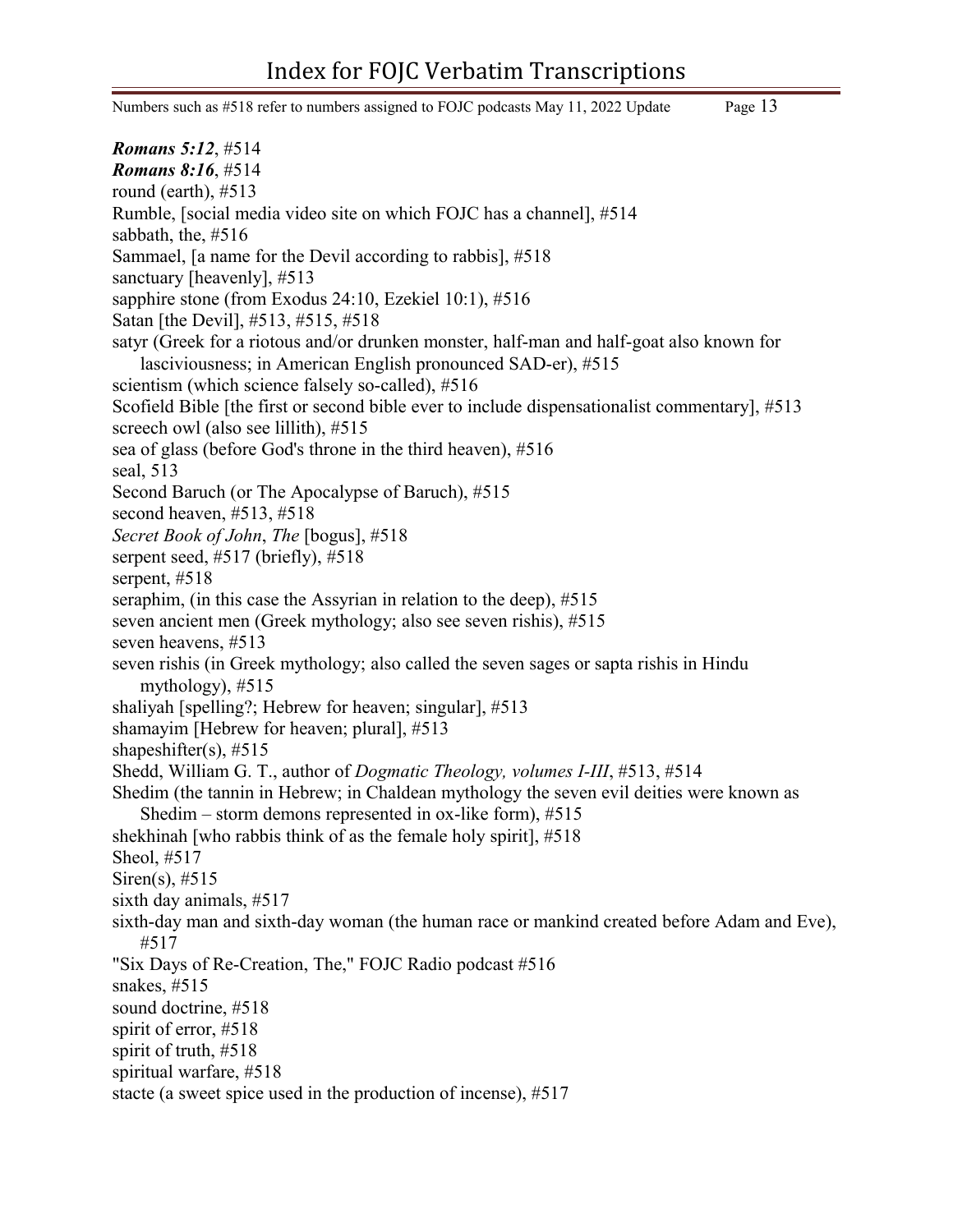"Step into the Water" (sung by Donna Carrico), #517 *Strong's,* also known as *Strong's Concordance* and *Strong's Exhaustive Concordance of the Bible*, #513, #514, #515, #516 Suez Canal, #513 Sumerian, (the language of ancient Sumer in Mesopotamia, i.e., the Fertile Crescent, in the area known as modern-day Iraq), #515 sun stood still (in the Bible), #513 *Talmud* [large collection of rabbinic writings considered by many Jews to be scripture above the Bible], #518 Tannin (pronounced tan-neen), #515 Targum of Jonathan, #518 targums, #518 tehowm [Hebrew for deep; pronounced teh-HOME, *Strong's* 8415; also a class of ancient monsters], #515 Ten Commandments, the, #516 terrorists (Assyrians were the original), #517 Tesla, Nikola, #513, #516 Testament of Reuben, The (chapter 5 and verse 6; non-canonical text), #515 test the spirits, #518 tetragrammaton, #518 tetragram, #518 *The Book of Genesis (New International Commentary on the Old Testament Series), #513 The Legends of the Jews*, #518 themelios (Greek word meaning foundation), #516 Theosophy, #518 third degree (of freemasonry), #515 Thompson, R. (Reginald) Campbell, author of *The Devils and Evil Spirits of Babylonia*, #515 third heaven, #513, #518 three heavens, #513 three levels of spiritual warfare, #518 throne (of God), #514, #518 Tiamat (in Mesopotamian religion, a monster known as primordial goddess of the sea; embodiment of primordial chaos; considered by some to be a serpent or dragon; by some considered to be a creator goddess), #515 *Titus 1:14*, #518 tohu wa-bohu [*Strong's Concordance 8414;* Hebrew for vain, formless, confused or void; used in *Genesis 1:2, Jeremiah 4:23* and *Isaiah 45:18*], #514, #515, #516 tome (tome is a misspelling: see tehowm), #515 Torah, #518 trifecta [horse racing term that refers to when a bettor has correctly guessed the top three winning horses], #518 trinity, #513 "Two Creation Weeks in the Book of Jubilees with David Carrico, The," #517 Underground Church channel [FOJC on YouTube since FOJC Radio channel was banned after being hacked], #514 unicorn(s),  $#515$